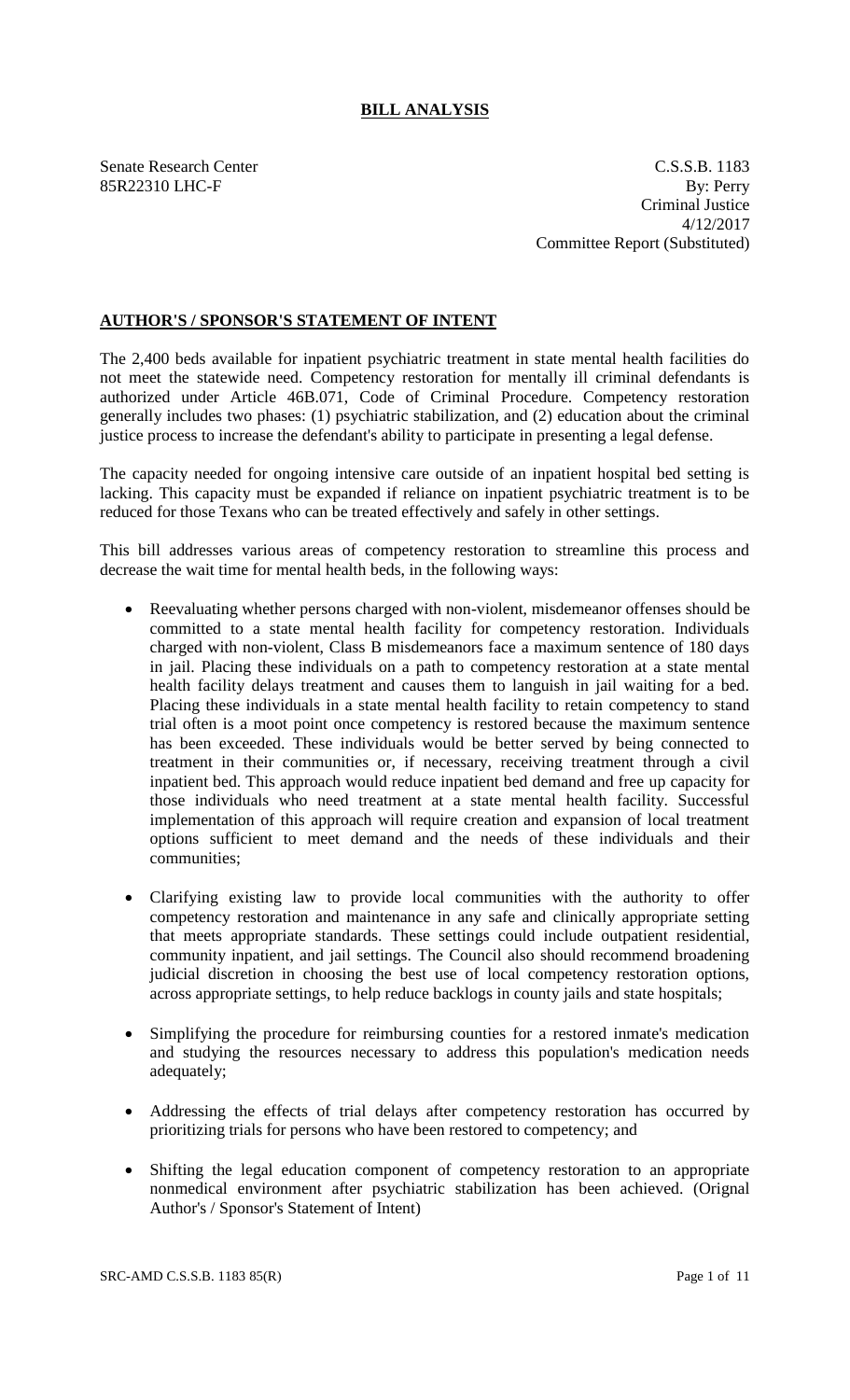C.S.S.B. 1183 amends current law relating to procedures regarding criminal defendants who are or may be persons with a mental illness or an intellectual disability and to the period for which a person may be committed to receive certain temporary mental health services.

## **RULEMAKING AUTHORITY**

Rulemaking authority is expressly granted to the executive commissioner of the Texas Health and Human Services Commission (executive commissioner) in SECTION 29 (Article 46B.091, Code of Criminal Procedure) of this bill.

Rulemaking authority previously granted to the commissioner of the Department of State Health Services is transferred to the executive commissioner in SECTION 28 (Article 46B.090, Code of Criminal Procedure) of this bill.

## **SECTION BY SECTION ANALYSIS**

SECTION 1. Amends Article 32A.01, Code of Criminal Procedure, by amending Subsection (a) and adding Subsection (c), as follows:

(a) Requires the trial of a criminal action against a defendant who is detained in jail pending trial of the action to be given preference over trials of other criminal actions not described by Subsection (b) (relating to requiring that certain criminal actions with alleged victims younger than 14 be given preference) or (c), rather than Subsection (b) only.

(c) Requires the trial of a criminal action against a defendant who has been determined to be restored to competency under Article 46B.084 (Proceedings on Return of Defendant to Court), except as provided by Subsection (b), to be given preference over other matters before the court, whether civil or criminal.

SECTION 2. Amends Article 46B.001, Code of Criminal Procedure, by adding Subdivision (9) to define "competency restoration."

SECTION 3. Amends the heading to Article 46B.0095, Code of Criminal Procedure, to read as follows:

Art. 46B.0095. MAXIMUM PERIOD OF COMMITMENT OR PROGRAM PARTICIPATION DETERMINED BY MAXIMUM TERM FOR OFFENSE.

SECTION 4. Amends Articles 46B.0095(a), (b), (c), and (d), Code of Criminal Procedure, as follows:

(a) Prohibits a defendant from being committed to certain facilities or to a jail-based competency restoration program, ordered to participate in an outpatient competency restoration program, or subjected to any combination of inpatient treatment, outpatient competency restoration, or treatment program participation or jail-based competency restoration under this chapter (Incompetency to Stand Trial) for a cumulative period that exceeds certain terms. Makes conforming and nonsubstantive changes.

(b) Requires the mental hospital, facility, or program provider, rather than the mental hospital or other inpatient or residential facility or outpatient program provider, identified in the most recent order of commitment or order of outpatient competency restoration or treatment program participation under this chapter to assess the defendant to determine if certain civil proceedings are appropriate. Authorizes the defendant to be confined for an additional period in a mental hospital or other facility, rather than inpatient or residential facility, or to be ordered to participate for an additional period in certain outpatient treatment programs, as appropriate.

(c) Provides that the cumulative period described by Subsection (a):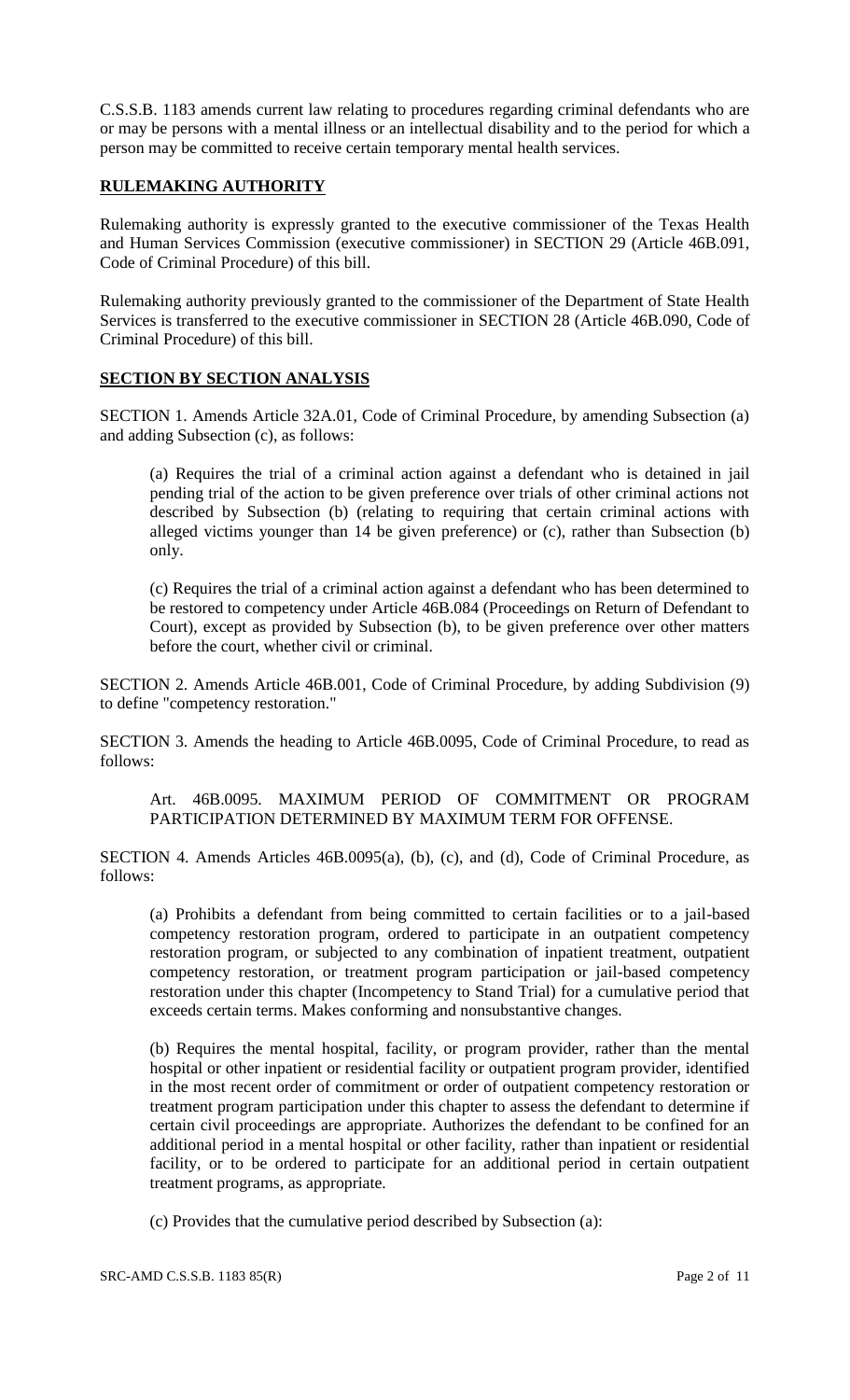(1) begins on the date of the initial order of commitment or initial order for outpatient competency restoration or treatment program participation is entered under this chapter; and

(2) in addition to any inpatient or outpatient competency restoration periods or program participation periods described by Subsection (a), includes any time that meets certain conditions, including while the defendant is awaiting transfer to or release on bail from a jail-based competency restoration program or release on bail to participate in an outpatient competency restoration or treatment program.

(d) Makes a conforming change.

SECTION 5. Amends Article 46B.010, Code of Criminal Procedure, to make conforming changes.

SECTION 6. Amends Article 46B.026, Code of Criminal Procedure, by adding Subsection (d), to require the court to submit monthly to the Office of Court Administration of the Texas Judicial System the number of reports provided to the court under this article.

SECTION 7. Amends Article 46B.071(a), Code of Criminal Procedure, as follows:

(a) Requires the court, on a determination that a defendant is incompetent to stand trial and except as provided by Subsection (b) (relating to certain required actions by the court on a determination of incompetency to stand trial for the foreseeable future), to:

(1) if the defendant is charged with an offense punishable as a Class B misdemeanor:

(A) release the defendant on bail under Article 46B.0711. Deletes existing text requiring the court to commit the defendant to a program, rather than facility under Article 46B.073 (Commitment for Restoration to Competency). Creates this paragraph from existing text; or

(B) commit the defendant to a jail-based competency restoration program under Article 46B.073(e) or a mental health facility or residential care facility under Article 46B.073(f); or

(2) if the defendant is charged with an offense punishable as a Class A misdemeanor or any higher category of offense release the defendant on bail under Article 46B.072 (Release on Bail) or commit the defendant to a facility or a jail-based competency restoration program under Article 46B.073(c) or (d).

SECTION 8. Amends Subchapter D, Chapter 46B, Code of Criminal Procedure, by adding Article 46B.0711, as follows:

Art. 46B.0711. RELEASE ON BAIL FOR CLASS B MISDEMEANOR. (a) Provides that this article applies only to a defendant who is subject to an initial restoration period based on Article 46B.071 (Options on Determination of Incompetency).

(b) Requires the court, subject to certain conditions, and if the court determines that a defendant charged with an offense punishable as a Class B misdemeanor and found incompetent to stand trial is not a danger to others and may be safely treated on an outpatient basis with the specific objective of attaining competency to stand trial, and an appropriate outpatient competency restoration program is available for the defendant, to release the defendant on bail or continue the defendant's release on bail; and order the defendant to participate in an outpatient competency restoration program for a period not to exceed 60 days.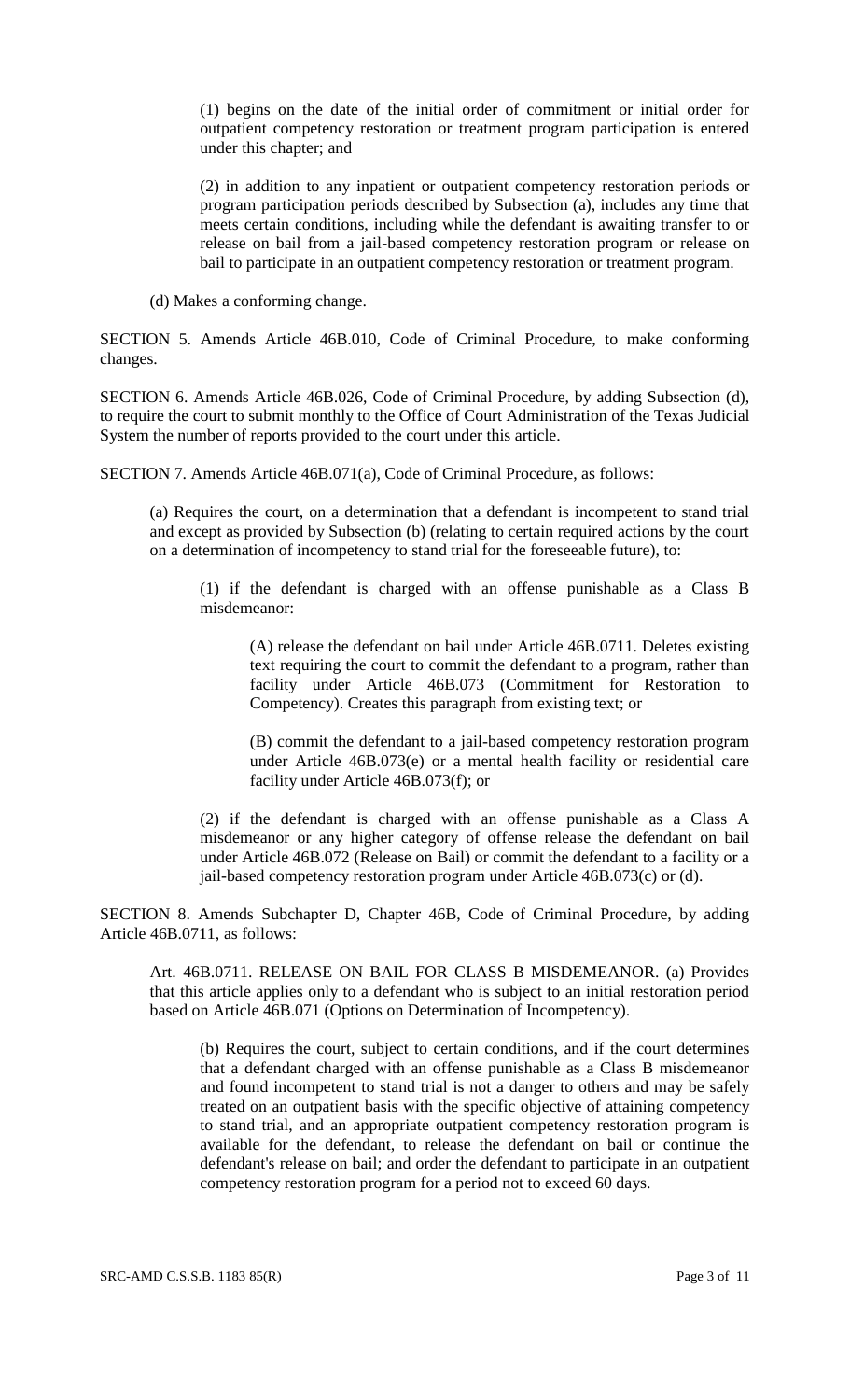(c) Authorizes the court, notwithstanding Subsection (b), to order a defendant to participate in an outpatient competency restoration program under this article only if:

(1) the court receives and approves a comprehensive plan that provides for the treatment of the defendant for purposes of competency restoration and identifies the person who will be responsible for providing that treatment to the defendant; and

(2) the court finds that the treatment proposed by the plan will be available to and will be provided to the defendant.

(d) Authorizes an order issued under this article to require the defendant to participate in:

(1) as appropriate, an outpatient competency restoration program administered by a community center or an outpatient competency restoration program administered by any other entity that provides competency restoration services; and

(2) an appropriate prescribed regimen of medical, psychiatric, or psychological care or treatment, including care or treatment involving the administration of psychoactive medication, including those required under Article 46B.086 (Court-Ordered Medications).

SECTION 9 Amends the heading to Article 46B.072, Code of Criminal Procedure, to read as follows:

Art. 46B.072. RELEASE ON BAIL FOR FELONY OR CLASS A MISDEMEANOR.

SECTION 10. Amends Articles 46B.072(a-1), (b), (c), and (d), Code of Criminal Procedure, as follows:

(a-1) Requires the court to take certain actions, subject to conditions reasonably related to ensuring public safety and the effectiveness of the defendant's treatment, if the court determines that a defendant charged with an offense punishable as a felony or a Class A misdemeanor and found incompetent to stand trial is not a danger to others and may be safely treated on an outpatient basis with the specific objective of attaining competency to stand trial, and an appropriate outpatient competency restoration program, rather than if an appropriate outpatient treatment program, is available for the defendant. Makes conforming and nonsubstantive changes.

(b) Requires the court to order a defendant released on bail under Subsection (a-1) to participate in an outpatient competency restoration program, rather than an outpatient treatment program, for a period not to exceed 120 days.

(c) and (d) Makes conforming changes.

SECTION 11. Amends Article 46B.073, Code of Criminal Procedure, by amending Subsections (b), (c), (d), and (e) and adding Subsection (f), as follows:

> (b) Requires the court, for purposes of further examination and competency restoration services with, rather than for further examination and treatment toward, the specific objective of a defendant attaining competency to stand trial, to commit the defendant described by Subsection (a) (relating to certain defendants who are subject to an initial restoration period) to a mental health facility, residential care facility, or jail-based competency restoration program, rather than a mental health or residential care facility, for certain applicable periods.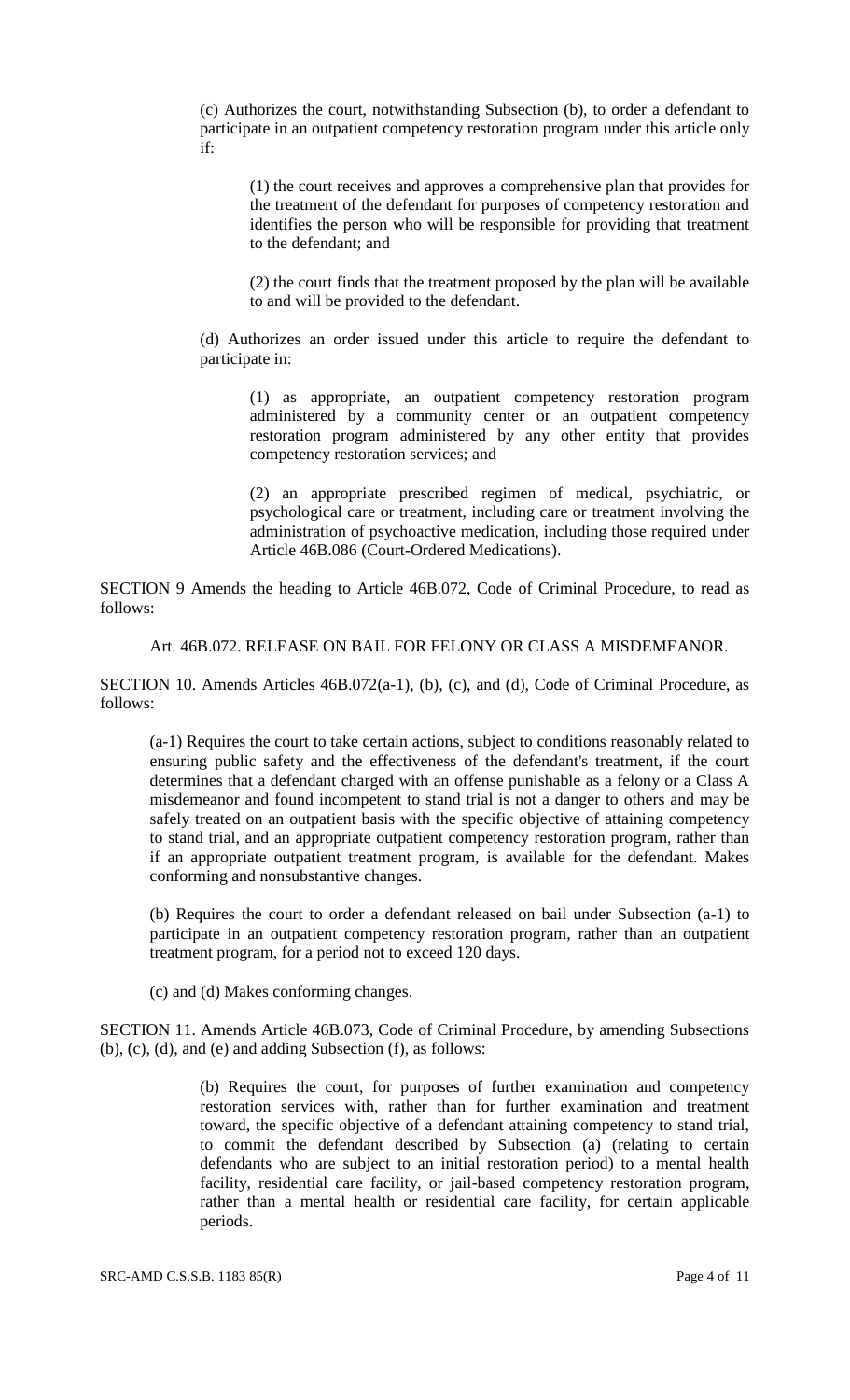(c) Requires the court, if the defendant is charged with certain offenses, to enter an order committing the defendant for competency restoration services to certain facilities. Makes conforming and nonsubstantive changes.

(d) Authorizes a defendant to be committed to a jail-based competency restoration program only if the program provider determines the defendant will begin to receive competency restoration services within 72 hours of arriving at the program. Makes conforming changes.

(e) Authorizes a defendant charged with an offense punishable as a Class B misdemeanor, except as provided by Subsection (f), to be committed under this subchapter (Procedures After Determination of Incompetency) only to a jail-based competency restoration program.

(f) Authorizes a defendant charged with an offense punishable as a Class B misdemeanor to be committed to a mental health facility or residential care facility described by Subsection (d) only if a jail-based competency restoration program is not available. Deletes existing text requiring certain competency restoration services at a jail to be provided to certain defendants committed to the jail.

SECTION 12. Amends Article 46B.074(a), Code of Criminal Procedure, to make a conforming and a nonsubstantive change.

SECTION 13. Amends Article 46B.075, Code of Criminal Procedure, as follows:

Art. 46B.075. New heading: TRANSFER OF DEFENDANT TO FACILITY OR PROGRAM. Requires an order issued under Article 46B.0711, 46B.072, or 46B.073, rather than Article 46B.072 or 46B.073, to place the defendant in the custody of the sheriff for transportation to the facility or program, rather than outpatient treatment program, as applicable, in which the defendant is to receive competency restoration services, rather than treatment for the purposes of competency restoration.

SECTION 14. Amends Articles 46B.0755(a), (b), and (d), Code of Criminal Procedure, to make conforming and nonsubstantive changes.

SECTION 15. Amends Article 46B.076, Code of Criminal Procedure, as follows:

Art. 46B.076. COURT'S ORDER. (a) Requires the court to send a copy of the order to the applicable facility or the program, rather than the facility to which the defendant is committed or the outpatient treatment program to which the defendant is released, if the defendant is found incompetent to stand trial. Makes conforming changes.

(b) Makes conforming changes.

SECTION 16. Amends Article 46B.077, Code of Criminal Procedure, as follows:

Art. 46B.077. INDIVIDUAL TREATMENT PROGRAM. (a) Requires the facility or jail-based competency restoration program, rather than facility only, to which the defendant is committed or the outpatient competency restoration program, rather than outpatient treatment program, to which the defendant is released on bail to take certain actions.

(b) Makes conforming and nonsubstantive changes.

(c) Requires an outpatient competency restoration program, if the defendant is released to the program, rather than if the defendant is released to a treatment program not provided by an inpatient mental health or residential care facility, to report to the court not later than a certain date and until the defendant is no longer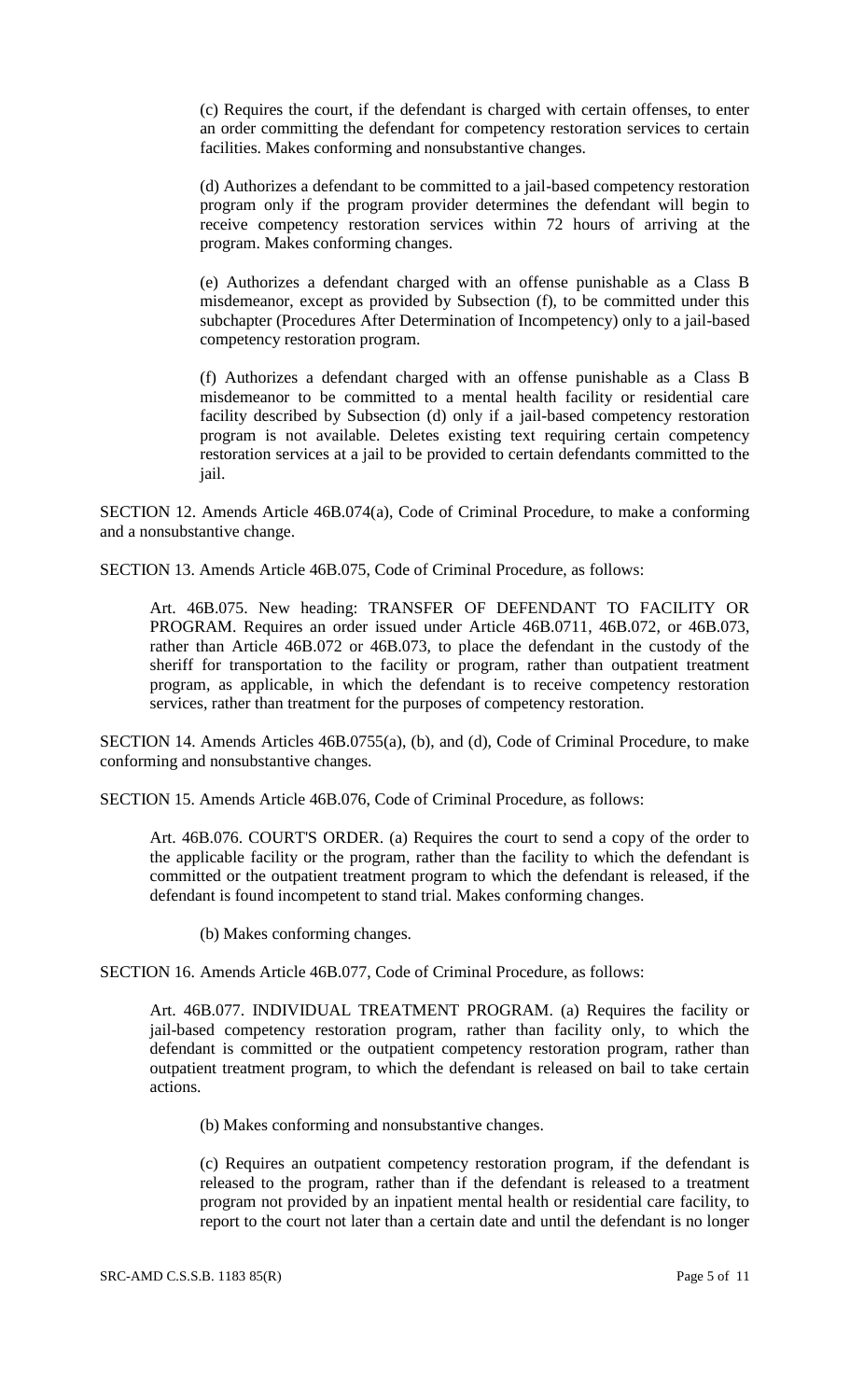released to the program, rather than treatment program, at least once during each 30-day period following the required report. Makes conforming changes.

SECTION 17. Amends Article 46B.078, Code of Criminal Procedure, as follows:

Art. 46B.078. CHARGES SUBSEQUENTLY DISMISSED. Requires the court that issued the order under Article 46B.0711, 46B.072, or 46B.073, rather than Article 46B.072 or 46B.073 only, if the charges pending against a defendant are dismissed, to send a copy of the order of dismissal to certain persons, including the provider of the jailbased competency restoration program or the provider of the outpatient competency restoration program, rather than outpatient treatment program. Makes a conforming change.

SECTION 18. Amends Article 46B.079, Code of Criminal Procedure, as follows:

Art. 46B.079. NOTICE AND REPORT TO COURT. (a) Requires certain persons, including the provider of the jail-based competency restoration program or the provider of the outpatient competency restoration program, rather than outpatient treatment program, to notify the applicable court that the initial restoration period is about to expire not later than a certain date.

(b) Requires certain persons, including the provider of the jail-based competency restoration program, rather than the provider of the outpatient treatment program, to promptly notify the court when the head of the facility or program provider believes that:

(1) the defendant is clinically ready and can be safely transferred to a competency restoration program for education services but has not yet attained competency to stand trial;

(2) the defendant has attained competency to stand trial; or

(3) redesignates existing Subdivision (2) as Subdivision (3) and makes no further changes to this subdivision.

(b-1) Requires the outpatient competency restoration program provider to promptly notify the court when the program provider believes that the defendant has attained competency to stand trial or the defendant is not likely to attain competency in the foreseeable future.

(c) Requires the head of the facility or program provider, when certain persons give notice to the court under Subsection (a), (b) or (b-1), rather than Subsection (a) or (b), to file a certain report stating certain information relating to a proposed discharge or transfer and including a certain list of medications prescribed for the defendant while the defendant was receiving competency restoration services in the facility or through the program, rather than participating in the outpatient treatment program. Requires the court to provide to certain attorneys copies of a report based on notice under this article, to enable any objection to the findings of the report to be made in a timely manner as required under Article 46B.084(a-1). Makes conforming changes.

(d) Makes a conforming change.

SECTION 19. Amends Article 46B.080(a), Code of Criminal Procedure, to make a conforming change.

SECTION 20. Amends Subchapter D, Chapter 46B, Code of Criminal Procedure, by adding Articles 46B.0805 and 46B.0825, as follows:

SRC-AMD C.S.S.B. 1183 85(R) Page 6 of 11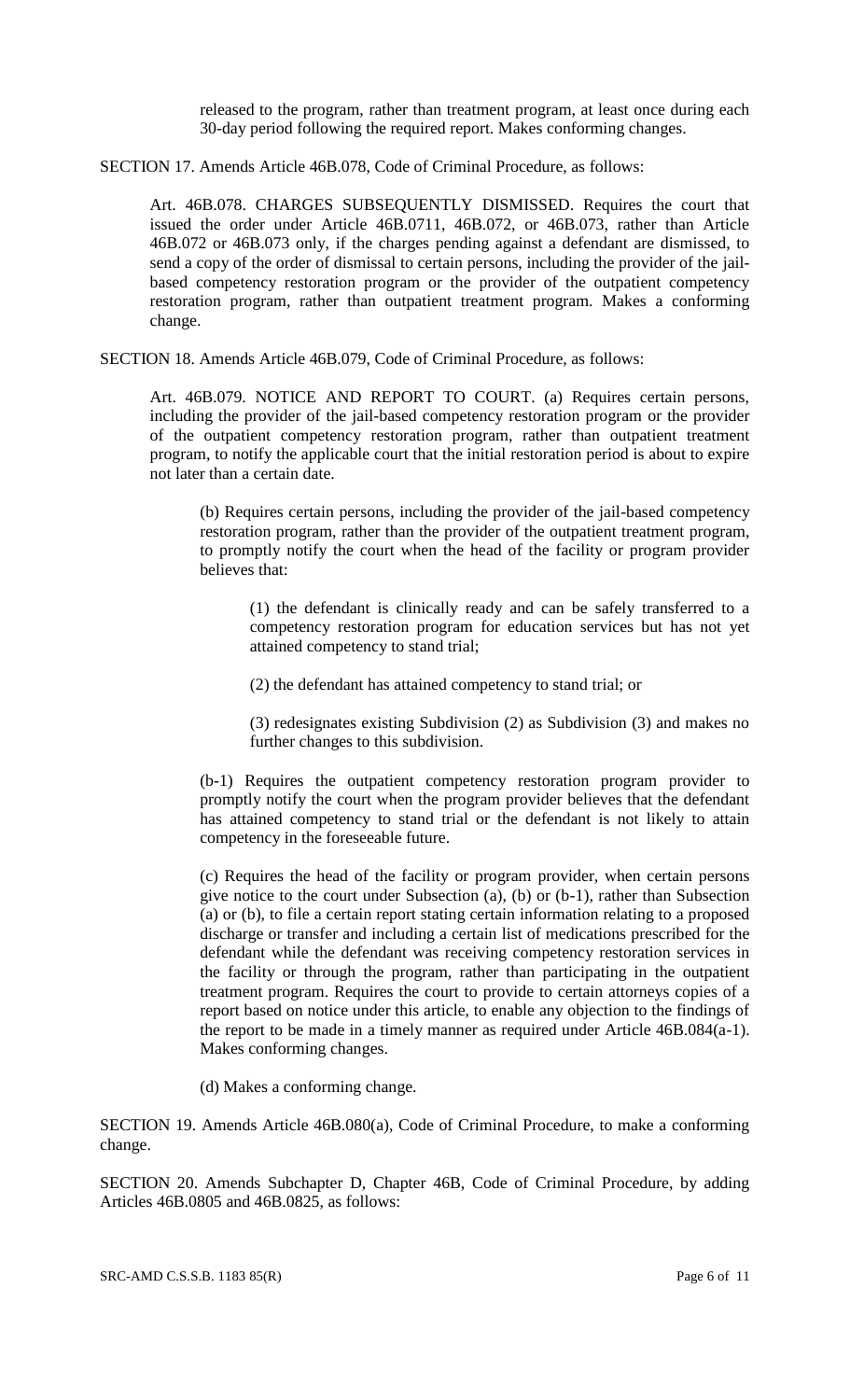Art. 46B.0805. COMPETENCY RESTORATION EDUCATION SERVICES. (a) Requires the court, on notification from the head of a facility or a program provider under Article 46B.079(b)(1), to order the defendant to receive competency restoration education services in a jail-based competency restoration program or an outpatient competency restoration program, as appropriate and if available.

(b) Requires the court, if a defendant for whom an order is entered under Subsection (a) was committed for competency restoration to a facility other than a jail-based competency restoration program, to send a copy of that order to the sheriff of the county in which the court is located, the head of the facility to which the defendant was committed for competency restoration, and the local mental health authority or local intellectual and developmental disability authority, as appropriate.

(c) Requires the applicable facility, as soon as practicable but not later than the 10th day after the date of receipt of a copy of an order by the heads of certain facilities, to discharge the defendant into the care of the sheriff of the county in which the court is located. Requires the sheriff to transport the defendant to the jail-based competency restoration program or outpatient competency restoration program, as appropriate.

(d) Requires a jail based competency restoration program or outpatient competency restoration program that receives a defendant under this article to give to the court notice regarding the defendant's entry into the program for purposes of receiving competency restoration education services and subsequent notice as otherwise required under Article 46B.079.

Art. 46B.0825. ADMINISTRATION OF MEDICATION WHILE IN CUSTODY OF SHERIFF. (a) Requires a sheriff having custody of a defendant for transportation as required by Article 46B.075, 46B.0805, or 46B.082 to, according to information available at the time and unless directed otherwise by a physician treating the defendant, ensure that the defendant is provided with the types and dosages of medication prescribed for the defendant.

(b) Provides that, to the extent funds are appropriated for that purpose, a sheriff is entitled to reimbursement from the state for providing the medication required by Subsection (a).

(c) Provides that if the sheriff determines that funds are not available from the state to reimburse the sheriff as provided by Subsection (b), the sheriff is not required to comply with Subsection (a).

SECTION 21. Amends Article 46B.081, Code of Criminal Procedure, as follows:

Art. 46B.081. RETURN TO COURT. Requires a defendant committed or released on bail under this subchapter, subject to 46B.082(b), to be returned to the applicable court as soon as practicable after notice to the court is provided under Article 46B.079(a), (b)(2), (b)(3), or (b-1), rather than Article 46B.079, but not later than a certain period specified by the court under Article 46B.0711, 46B.072, or 46B.073, rather than Article 46B.072 or 46B.073 only.

SECTION 22. Amends the heading to Article 46B.082, Code of Criminal Procedure, to read as follows:

Art. 46B.082. TRANSPORTATION OF DEFENDANT TO COURT.

SECTION 23. Amends Article 46B.082(b), Code of Criminal Procedure, as follows:

(b) Requires the head of the facility or provider of the jail-based competency restoration program which the defendant is committed or the provider of the outpatient competency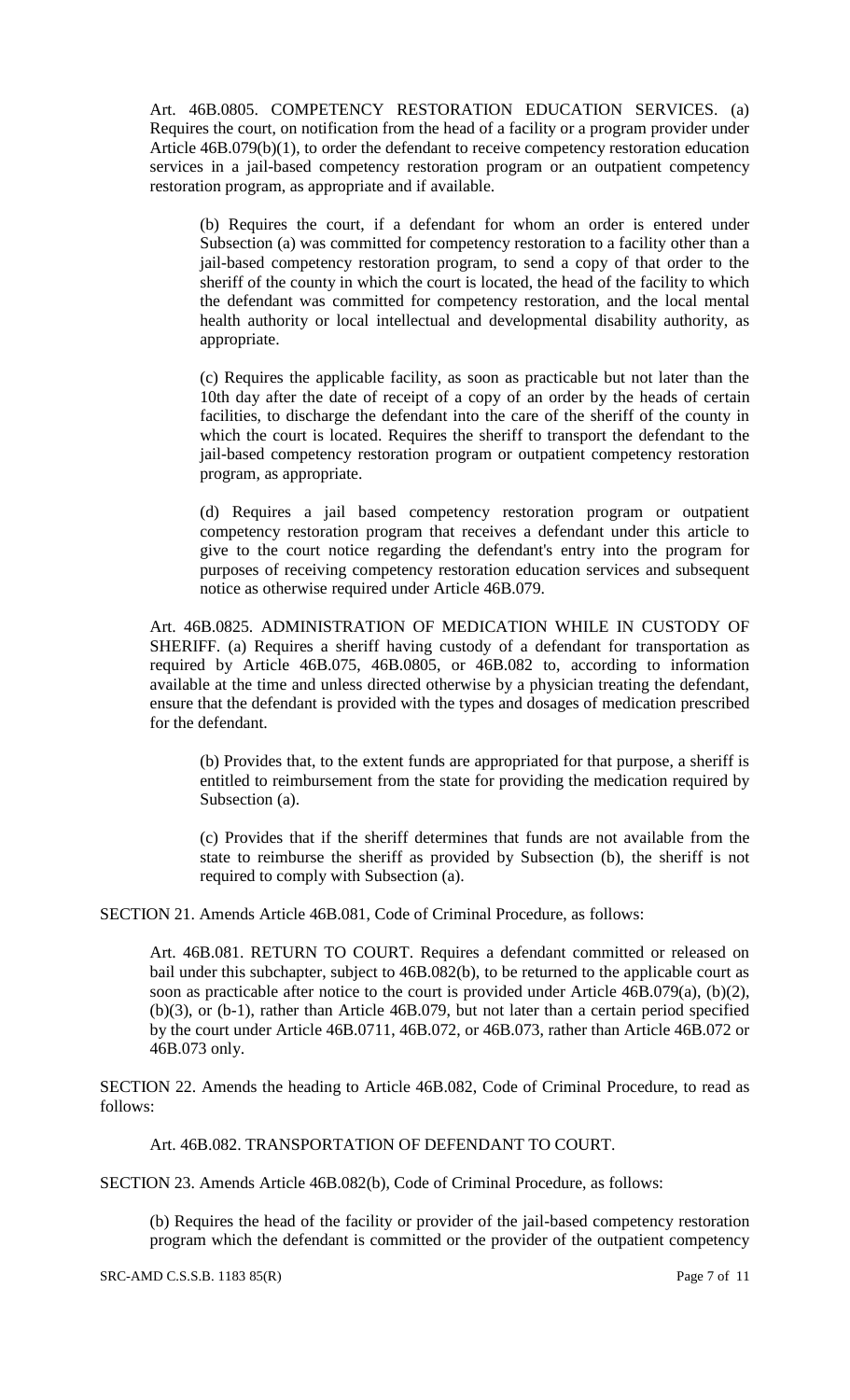restoration program in which the defendant is particiapting, if before the 15th day after the date on which the court received notification under Article 46B.079(a), (b)(2), (b)(3), or (b-1), rather than Article 46B.079, a defendant committed to a facility or jail-based competency restoration program or ordered to participate in an outpatient competency restoration program has not been transported to the court that issued the order under certain articles, including article 46B.0711, to cause the defendant to be promptly transported to the court and placed in the custody of the sheriff of the county in which the court is located. Requires the county in which the court is located to reimburse certain entities, including the Texas Health and Human Services Commission (HHSC) or program provider, rather than the Department of State Health Services and the Department of Aging and Disability Services, for certain expenses. Makes conforming changes.

SECTION 24. Amends Article 46B.083, Code of Criminal Procedure, as follows:

Art. 46B.083. New heading: SUPPORTING COMMITMENT INFORMATION PROVIDED BY FACILITY OR PROGRAM. (a) Requires certain persons, including the jail-based competency restoration program provider or the outpatient competency restoration program provider, rather than the outpatient treatment program provider, if those persons believe that the defendant is a person with mental illness and meets certain criteria, to have a certificate of medical examination for mental illness submitted to the court. Makes a conforming change.

(b) Requires certain persons, including the jail-based competency restoration program provider or the outpatient competency restoration program provider, if those persons believe that the defendant is a person with an intellectual disability, to submit to the court an affidavit stating the conclusions reached as a result of the examination.

SECTION 25. Amends Article 46B.084(a-1)(1), Code of Criminal Procedure, as follows:

(1) Authorizes the court to make the determination regarding the defendant's competency to stand trial based only on the most recent report that is filed under Article 46B.079(c) and based on notice under that article, other than notice under Subsection (b)(1) (relating to certain required notifications when certain persons believe the defendant can be safely transferred to a competency restoration program) of that article and on certain other information relating to the defendant. Makes conforming and nonsubstantive changes.

SECTION 26. Amends Articles 46B.086(a), (b), (c), and (d), Code of Criminal Procedure, as follows:

(a) Provides that this article applies only to a defendant:

(1) makes no changes to this subdivision;

(2) who either:

(A) remains confined under certain conditions while awaiting transfer to certain facilities, including a jail-based competency restoration program, or an outpatient competency restoration program, rather than outpatient treatment program;

(B) and (C) makes conforming changes;

(D) is subject to Article 46B.0711, if the court has made the determinations required by Subsection (b) of that article; or

(E) redesignates existing Paragraph (D) as Paragraph (E) and makes no further changes to this paragraph;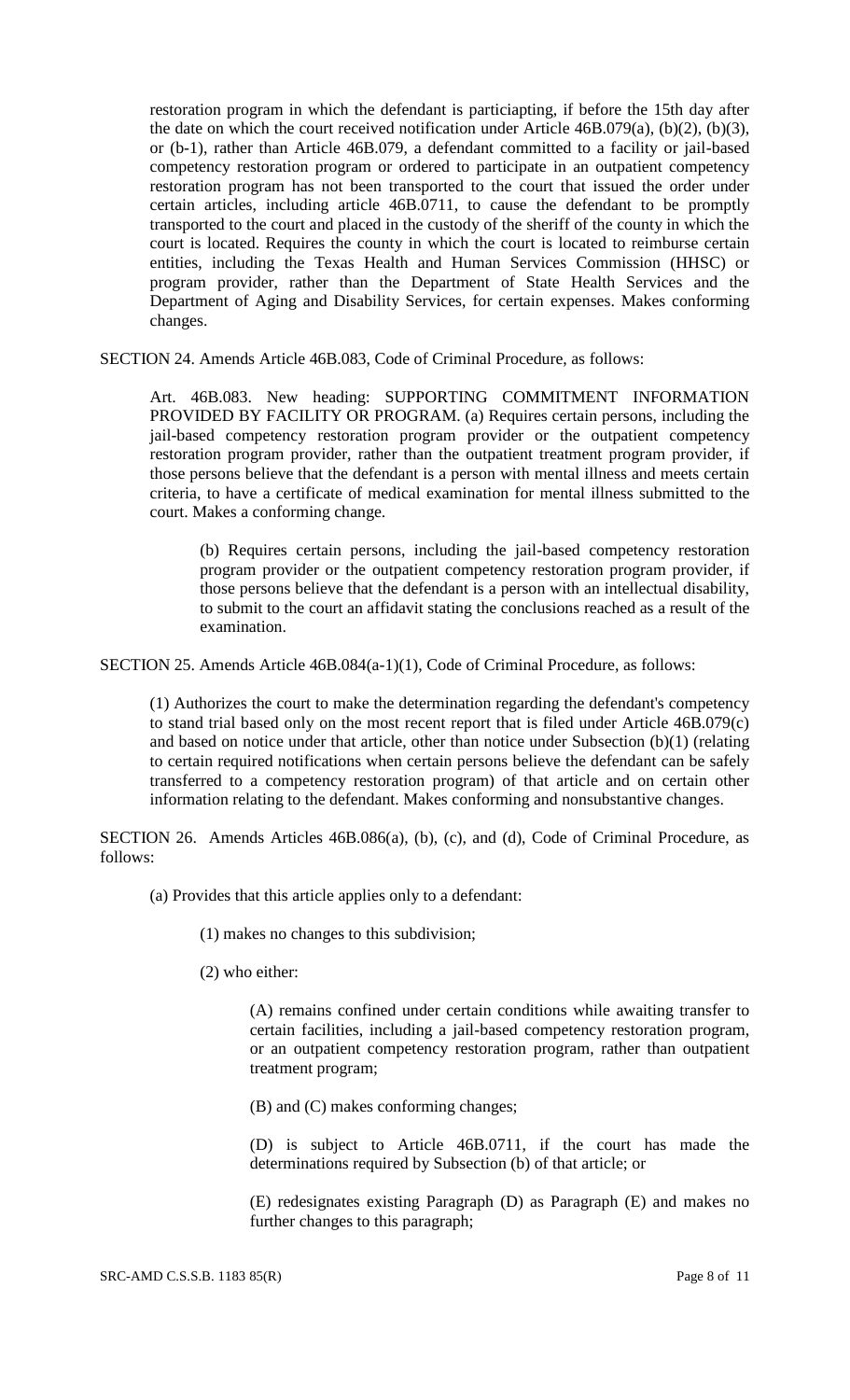(3) makes conforming changes; and

(4) makes no changes to this subdivision.

(b) Requires the director of the facility or program provider, as applicable, to notify the court if a defendant described by Subsection (a) refuses to take psychoactive medications as required. Makes conforming and nonsubstantive changes.

(c) and (d) Makes conforming changes.

SECTION 27. Amends Subchapter D, Chapter 46B, Code of Criminal Procedure, by adding Article 46B.091, as follows:

Art. 46B.091. JAIL-BASED COMPETENCY RESTORATION PROGRAM IMPLEMENTED BY COUNTY. (a) Defines "commission" and "executive commissioner."

(b) Authorizes a county or counties to jointly develop and implement a jail-based competency restoration program.

(c) Requires a county that implements a program under this article to contract with a provider of jail-based competency restoration services that is a local mental health authority or local behavioral health authority that is in good standing with HHSC, which may include an authority that is in good standing with HHSC and subcontracts with a provider of jail-based competency restoration services.

(d) Requires a jail-based competency restoration program to:

(1) provide jail-based competency restoration services through the use of a multidisciplinary treatment team that is directed toward the specific objective of restoring the defendant's competency to stand trial and is similar to other competency restoration programs;

(2) employ or contract for the services of at least one psychiatrist;

(3) provide jail-based competency restoration services through licensed or qualified mental health professionals;

(4) provide weekly competency restoration hours commensurate to the hours provided as part of a competency restoration program at an inpatient mental health facility;

(5) operate in the jail in a designated space that is separate from the space used for the general population of the jail;

(6) ensure coordination of general health care;

(7) provide mental health treatment and substance use disorder treatment to defendants, as necessary, for competency restoration; and

(8) supply clinically appropriate psychoactive medications for purposes of administering court-ordered medication to defendants as applicable and in accordance with Article 46B.086 of this code or Section 574.106, Health and Safety Code.

(e) Requires the executive commissioner of HHSC (executive commissioner) to adopt rules as necessary for a county to develop and implement a program under this article. Requires HHSC, as part of the rulemaking process, to establish contract monitoring and oversight requirements for a local mental health authority or local behavioral health authority that contracts with a county to provide jail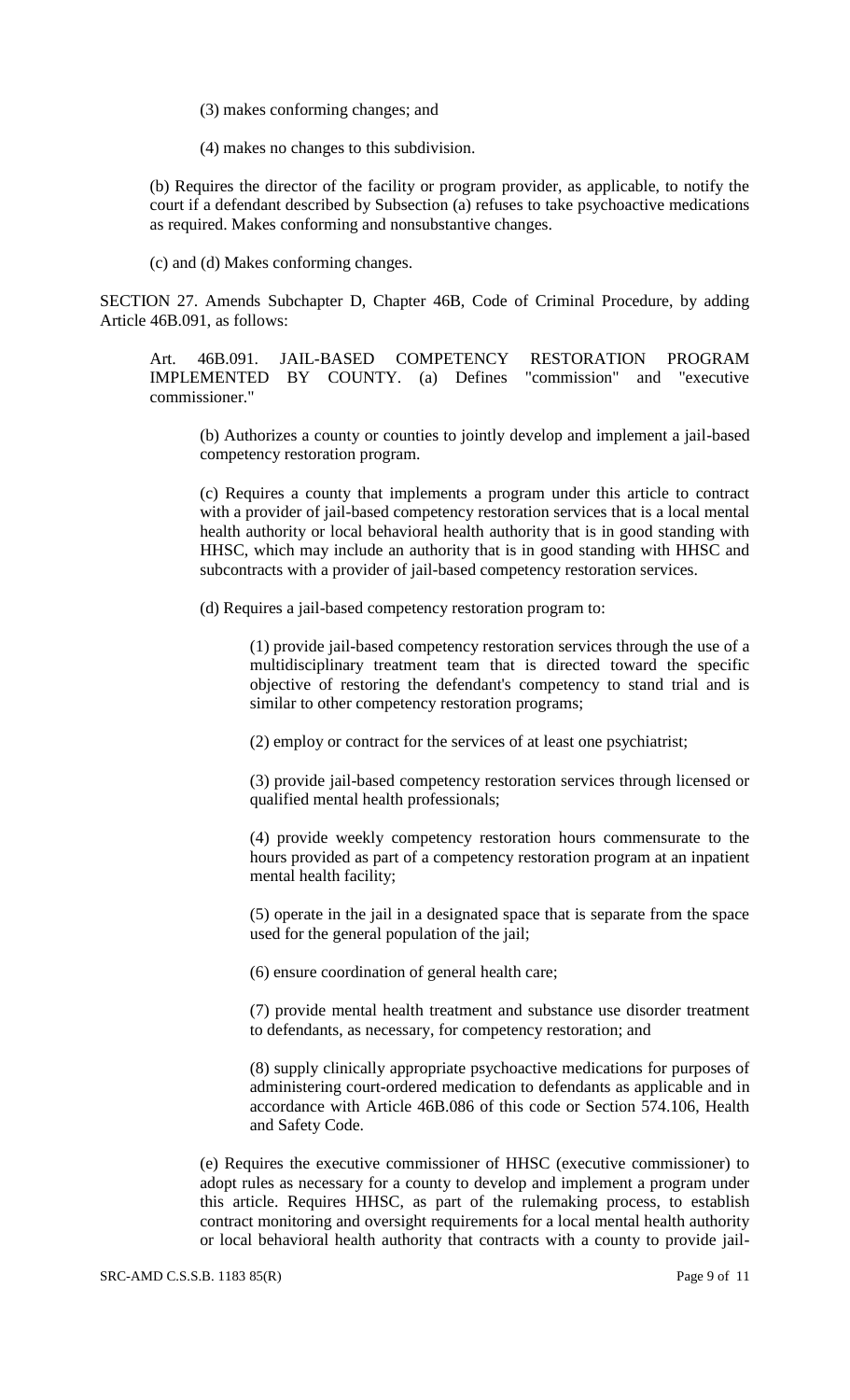based competency restoration services under this article. Requires that the contract monitoring and oversight requirements be consistent with local mental health authority or local behavioral health authority performance contract monitoring and oversight requirements, as applicable.

(f) Authorizes HHSC to inspect on behalf of the state any aspect of a program implemented under this article.

(g) Requires a psychiatrist or psychologist for the provider to conduct at least two full psychiatric or psychological evaluations of the defendant during the period the defendant receives competency restorations services in the jail. Requires the psychiatrist or psychologist to conduct one evaluation not later than the 21st day and one evaluation not later than the 55th day after the date the defendant is committed to the program. Requires the psychiatrist or psychologist to submit to the court a report containing each evaluation required under this subsection.

(h) Provides that if at any time during a defendant's commitment to a program implemented under this article the psychiatrist or psychologist for the provider determines that the defendant has attained competency to stand trial:

(1) the psychiatrist or psychologist for the provider is required to promptly issue and send to the court a report demonstrating that fact; and

(2) the court is required to consider that report as the report of an expert stating an opinion that the defendant has been restored to competency for the purposes of Article 46B.0755(a) or (b).

(i) Provides that if at any time during a defendant's commitment to a program implemented under this article the psychiatrist or psychologist for the provider determines that the defendant's competency to stand trial is unlikely to be restored in the foreseeable future:

(1) the psychiatrist or psychologist for the provider is required to promptly issue and send to the court a report demonstrating that fact; and

(2) the court is required to proceed under Subchapter E (Civil Commitment: Charges Pending) or F (Civil Commitment: Charges Dismissed) and order the transfer of the defendant, without unnecessary delay, to the first available facility that is appropriate for that defendant, as provided under Subchapter E or F, as applicable, or to release the defendant on bail as permitted under Chapter 17 (Bail).

(j) Provides that if the psychiatrist or psychologist for the provider determines that a defendant committed to a program implemented under this article has not been restored to competency by the end of the 60th day after the date the defendant was committed to the program:

(1) for a defendant charged with a felony, the defendant is required to be transferred, without unnecessary delay and for the remainder of the period prescribed by Article 46B.073(b), to the first available facility that is appropriate for that defendant as provided by Article 46B.073(c) or (d); and

(2) for a defendant charged with a misdemeanor, the court is authorized to:

(A) order a single extension under Article 46B.080 and, notwithstanding Articles 46B.073(e) and (f), the transfer of the defendant without unnecessary delay to the appropriate mental health facility or residential care facility as provided by Article 46B.073(d) for the remainder of the period under the extension;